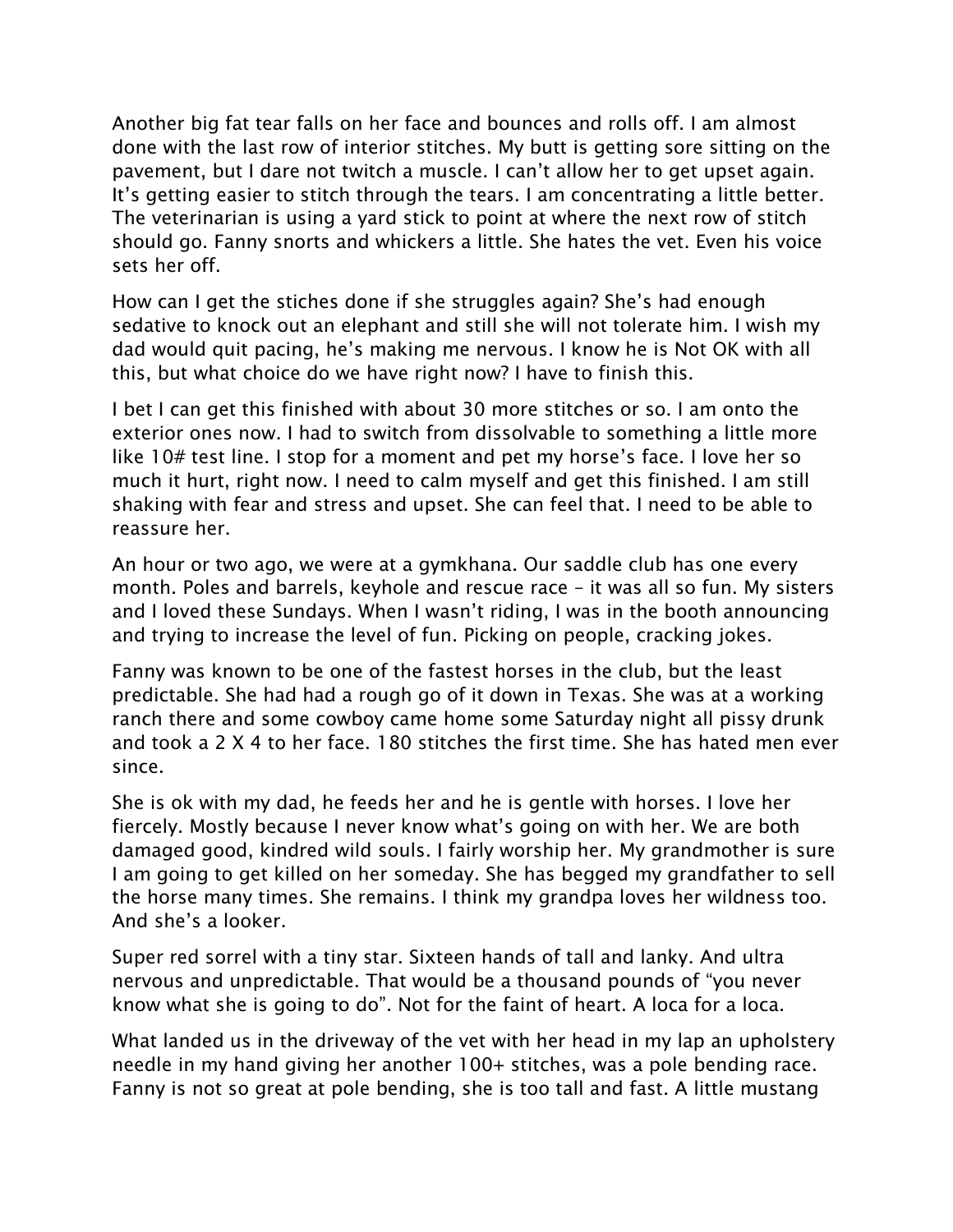or a morgan would be better for this race. But I entered anyway. I pretty much enter all the races.

We rounded the last pole to head back through the pattern and she cracked her eye brow on the top of the pole. Split everything the cowboy cracked open before, open again. I fell more than jumped off her and immediately started crying. What a mess.

Friends and fellow club members ran to the arena to help in any way they could. I heard so many opinions in such a short time. I sent someone to call my dad and have him call the vet and meet me there. I told my sister to get her horse in the trailer. She refused.

I calmed Fanny down the best I could. Someone unsaddled her and started throwing gear into to back of the truck. Thank heaven the trailer was still hitched. I don't think I could have concentrated enough to handle that.

We put a sack over her face and loaded her into the trailer blind. She was calmer that way. I had to pick up her feet when she got to the trailer and show her how to get them up. She did great with her back feet.

For being such a generally freaky horse, she was trusting me completely. By the time we were loaded and I was sitting behind the wheel, I was exhausted and panicked and shaking. Lots of people volunteered to go with me, but I really had to be alone. We weren't out of the woods yet. I was a basket case. I prayed every minute of the white knuckled drive, every corner so slow and gentle. I heard her scramble only once and only a little. She still had the bag over her face.

My dad was waiting in the driveway at the vet's.

"What happened now?"

"Oh, just a little accident with a pole."

I could tell he was pretty upset. It was difficult getting Fanny out of the trailer. But as soon as we took the bag off her face for the vet to look at her she reared and took off. She reacted so fast I lost the lead rope and she was gone. I took off after her. Dear lord this was not going well.

She finally let me get her lead. But she refused to come back to the driveway at the vet's. The vet gave my dad a syringe and he came over to where we were down the road a bit. He gave her the first sedative. She reacted to the needle but I was hanging on tight this time. The vet was now apprised of her aversion to men. We waited for the sedative to do its work.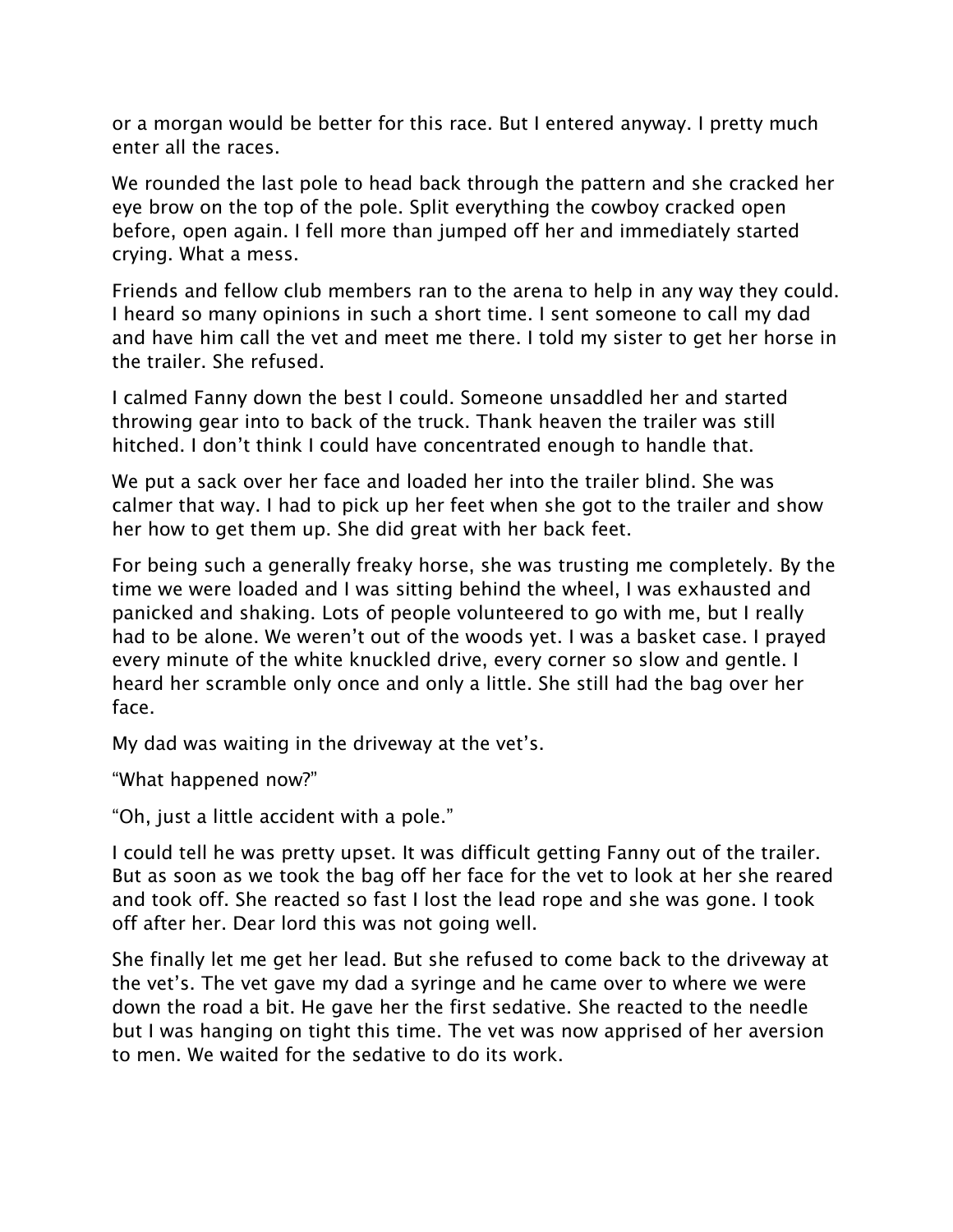I saw her eyelids start to droop a little. I started walking her back toward the trailer, talking to her and petting her and being so encouraging. Her head lowered as she relaxed and the sedative kicked in. The vet said one word and she started bolting and rearing again. She was not going to allow him anywhere near her. She was fighting and scrambling with her hooves sliding on the pavement.

The panic and fear I felt was paralyzing. I was so scared for her. There was blood everywhere. I was covered in it. There were trails of it. My dad was covered in it. She was getting weaker. We gave her another sedative.

It seemed to have no effect whatsoever. As soon as the vet was within 10 feet of her, she would freak. She panicked and fought and was injuring herself further. We had to get some stitches into her eyebrow and face. We gave her another dose of sedative. She fought just as hard. Even though in-between bouts of fighting, her eyelids would droop to almost closing.

Finally, she just laid down on the driveway. The vet had the needle strung and alcohol wipes and such handy on a tray. I sat down on the driveway and put her head in my lap. Dad handed me each thing, while the vet whispered instructions. I thought I had cried all my tears out, but they wouldn't stop.

Things are still life and death at 16. I loved Fanny more than anything in the world. I didn't want her to be broken. I didn't want her to fight. I didn't want to be the one giving her stitches. It was so hard. Completely emotionally draining. I was forcing myself to focus on each stitch. Through the tears.

What seemed like eons later, I was done. I was covering the wound with salve and anti-fly stuff. As I started to get up, so did she. She knew it was time to go home. She was so easy to get back into the trailer. The vet said she would be basically blind in that eye for weeks perhaps months. He said to move carefully around her and use your voice to always let her know where you are. He gave instructions for changing the dressing and daily care. He also gave us the name of a female vet, should she need further care. That vet was over a hundred miles away. I kinda decided I should consider being a vet when I grow up.

Our relationship and level of trust grew significantly during her recovery. She healed fast and I spent hours just hanging out with her in the pasture. I would lay in the grass and she would eat around my body. I would pretend to be sleeping and she would nudge me hard, till I got up. Sometimes I would get on her bareback and just lay on her while she was grazing.

When the stitches were ready to come out, grandpa held her head and I sat on the gate and took each one out with a little embroidery scissors. I was so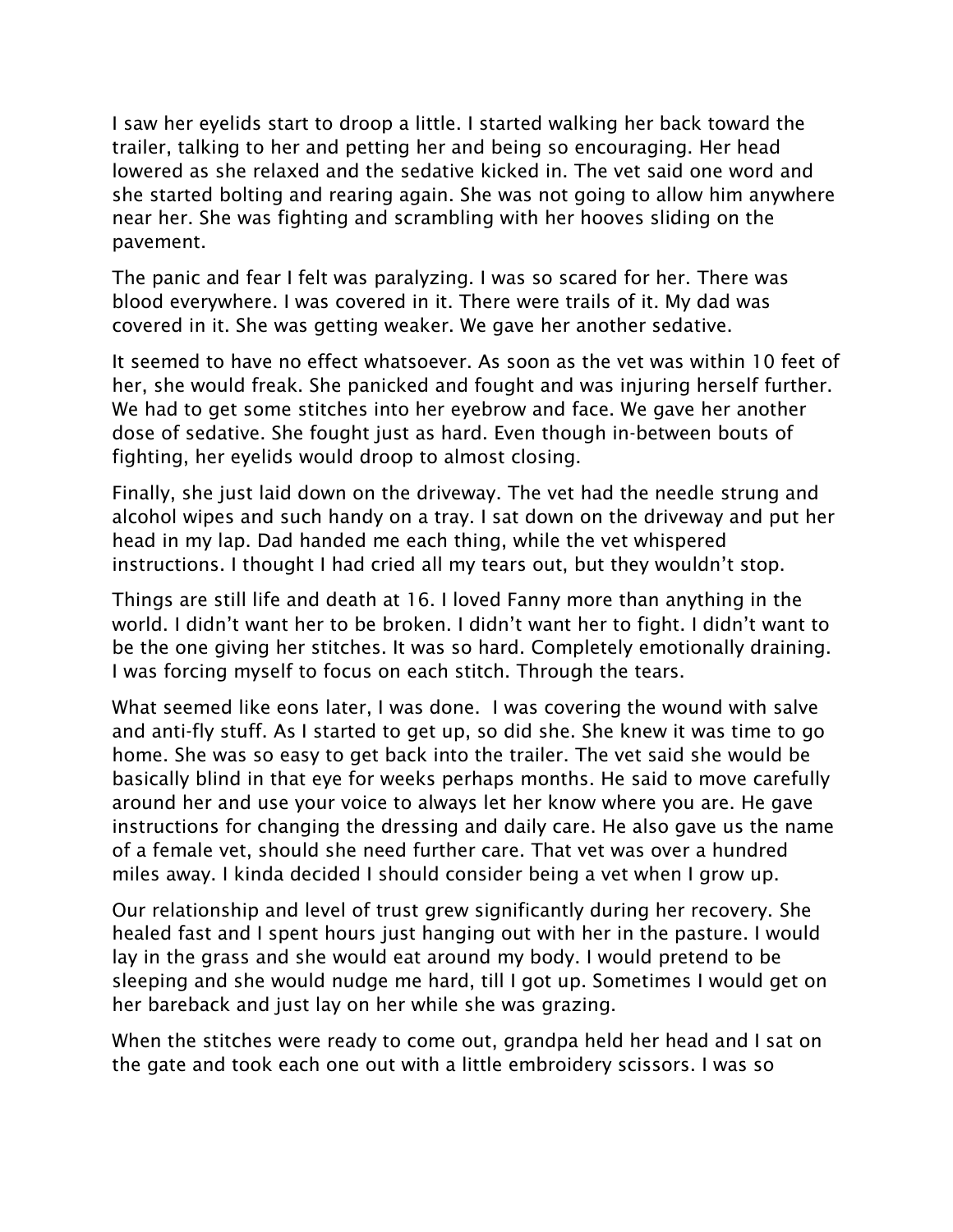scared. Nightmarish visions of putting the stitches in would not go away. She seemed to know what was going on and she was cooperating.

Her sight came back fully in about 2 and a half months. All during the 'moon' blindness, she behaved quite well. We had reached a new level of trust and comfort with each other.

Fanny and I had many more adventures and ran lots more races until grandpa sold her when I went to college. One Sunday at my last gymkhana before leaving for the dorms, a stranger came over and said, "I'll take her from here."

I looked at my grandpa but I had no words. Tears again, streaming hot down my face.

"What are you going to do with a horse when you are at college? Who's going to ride her?"

If it had been a woman, I might not have been so concerned. I thought my whole world was shattering apart from the middle out. This wasn't happening. Was it? My kindred spirit, my wild girl.

"Your grandma and I want you to concentrate on school and not come home every weekend to see that horse. Your dad agrees."

Like that made me feel better. It was a whole conspiracy.

We say goodbye to so many pets and friends during a life. They all leave their mark. Lessons learned, relationships, adventures. All those stories written in our hearts making us rich. All those days of laying in the grass, soaking up the sunshine, chomping noises and flies buzzing in the background. Who would trade a minute of that?

The gentleman that bought my girl did so to make her a pampered pet to his grandchildren. She had a gentle life. She was 22 years old at that time and lived several more years getting fat and eating apples in a nice pasture. I know for a fact she loved to run. But at 22, I think some nice shade and the handfed apples may have been sweeter than a trophy or a ribbon.